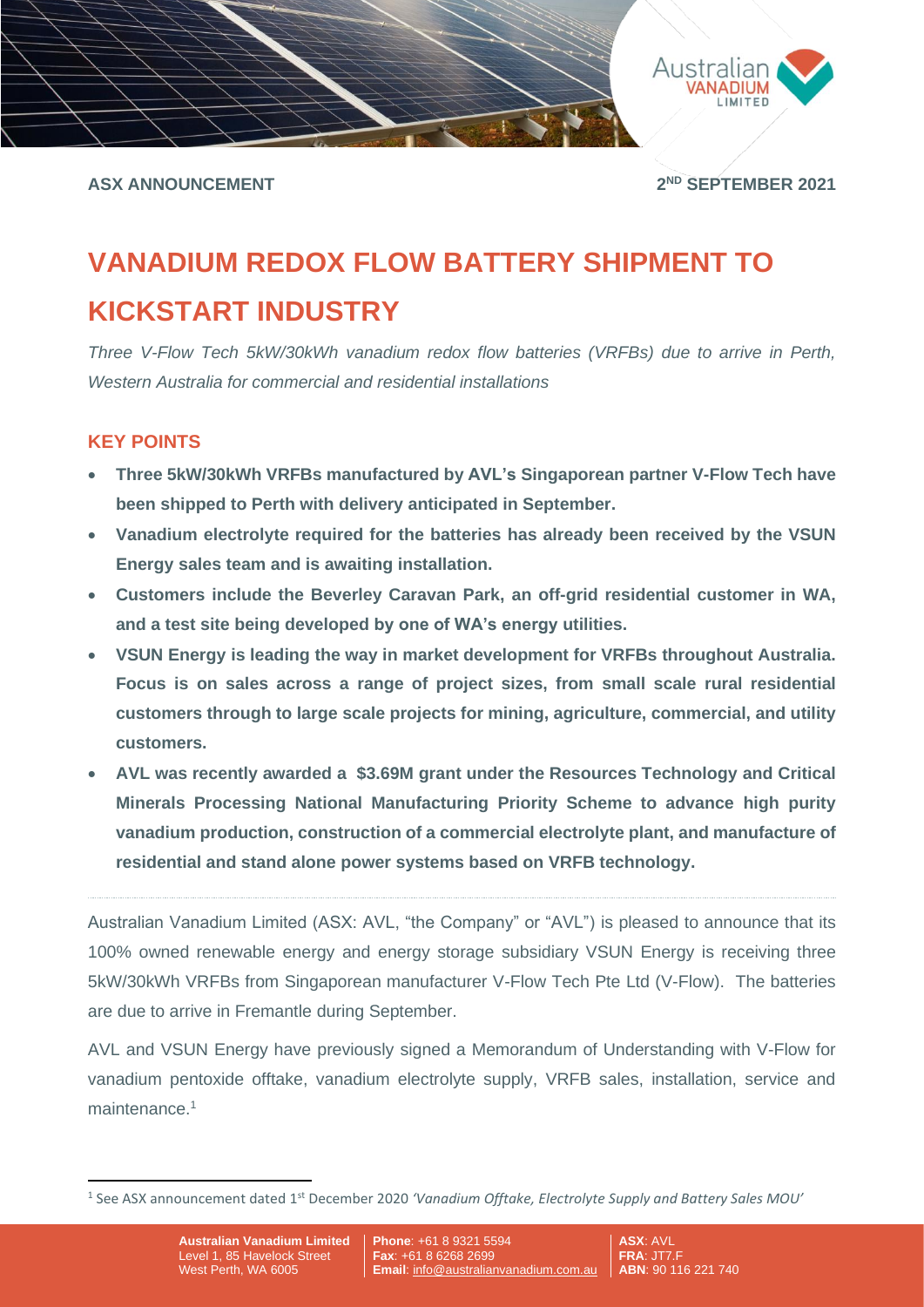

Managing Director Vincent Algar comments, *"VSUN Energy and AVL have developed a strong relationship with V-Flow Tech and we are excited to be receiving V-Flow's first batteries in Australia. The three installations will further increase our experience and provide valuable local operating examples of this Australian-invented storage technology. AVL's manufacturing grant from the Australian Government enables us to accelerate the construction of Australia's first vanadium electrolyte plant, to provide the key supply element to this emerging industry. The Australian Vanadium Project is at the forefront of this emerging market and driving its growth."*



#### *Figure 1 VSUN Energy branded V-Flow Tech 5kW/30kWh VRFBs*

The first of the three batteries is destined for Beverley Caravan Park which is operated by the Shire of Beverley. The caravan park currently offers 19 powered sites and the VRFB will help the Shire to shift daytime renewable production to evening and night time use for the park's customers. VSUN Energy has already installed the 26kW solar array that will be paired with the battery. Under current feed in tariffs, any excess energy not used by the park is fed back to the grid, with no financial benefit to the Shire. Shifting this otherwise "wasted" energy will allow an increase in renewable consumption for the park and also allow it to reduce energy costs over the next 25 years and beyond.

The second battery will be installed at a rural residential property in regional Western Australia as part of a standalone power system (SPS). The client has decided to run his site with an SPS, rather than connect to the Western Power network, due to the high outages traditionally seen in his area,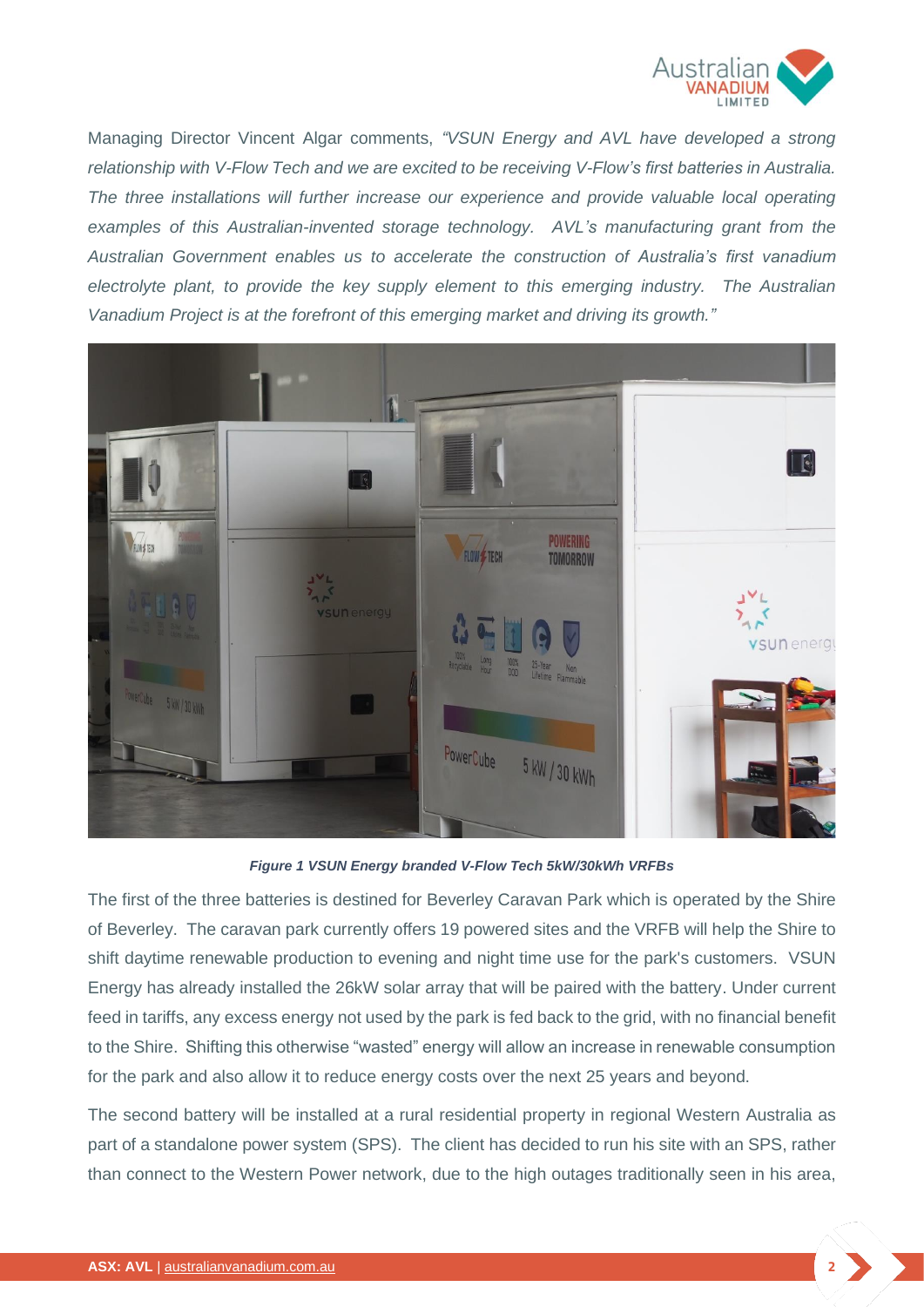

as well as the significant costs associated with a grid connection. The customer selected the VRFB SPS due to its long lifespan, lack of degradation, robustness and non-flammability.

The final battery of the three will be used in a test project with a WA energy utility. Its installation will enable both VSUN Energy, external engineers, and potential clients to use a local working example of a VRFB, rather than examining installations and data from other countries. This will provide further proof of concept and the learnings required to support decisions on energy storage technology options.

The supply of the three batteries is not material to the Company, but is part of development of the binding agreement with V-Flow as outlined in the MOU.

VSUN Energy's core objective is the growth of the market for VRFBs in Australia in conjunction with renewable energy. Australian market demand for VRFBs as a long duration, safe, and sustainable storage technology is limited only by the market's understanding and sufficient operating examples. Further sales will lead to an increase in VRFB use.

AVL plans to produce high quality vanadium pentoxide from its mining operation south of Meekatharra and processing plant located east of Geraldton. AVL's vanadium electrolyte plant is to be located in WA and then duplicated elsewhere as demand grows. AVL has recently been awarded a \$3.69M grant from the Australian Government<sup>2</sup> to support the roll out of VRFBs and manufacture of vanadium electrolyte.

The 5kW/30kWh battery from V-Flow Tech is well suited to provide long duration energy storage, driven by abundant renewable energy for Australian rural residential properties and small commercial and agricultural sites.

VSUN Energy aims to collaborate with V-Flow Tech to develop the capability to undertake the majority of the manufacture of V-Flow VRFB systems in Australia, with key elements such as the cell stacks being brought in from Singapore.

For further information, please contact: **Vincent Algar, Managing Director** +61 8 9321 5594

*This announcement has been approved in accordance with the Company's published continuous disclosure policy and has been approved by the Board.*

<sup>&</sup>lt;sup>2</sup> See ASX announcement dated 22<sup>nd</sup> July 2021 'AVL Awarded \$3.69M Federal Government Manufacturing Grant'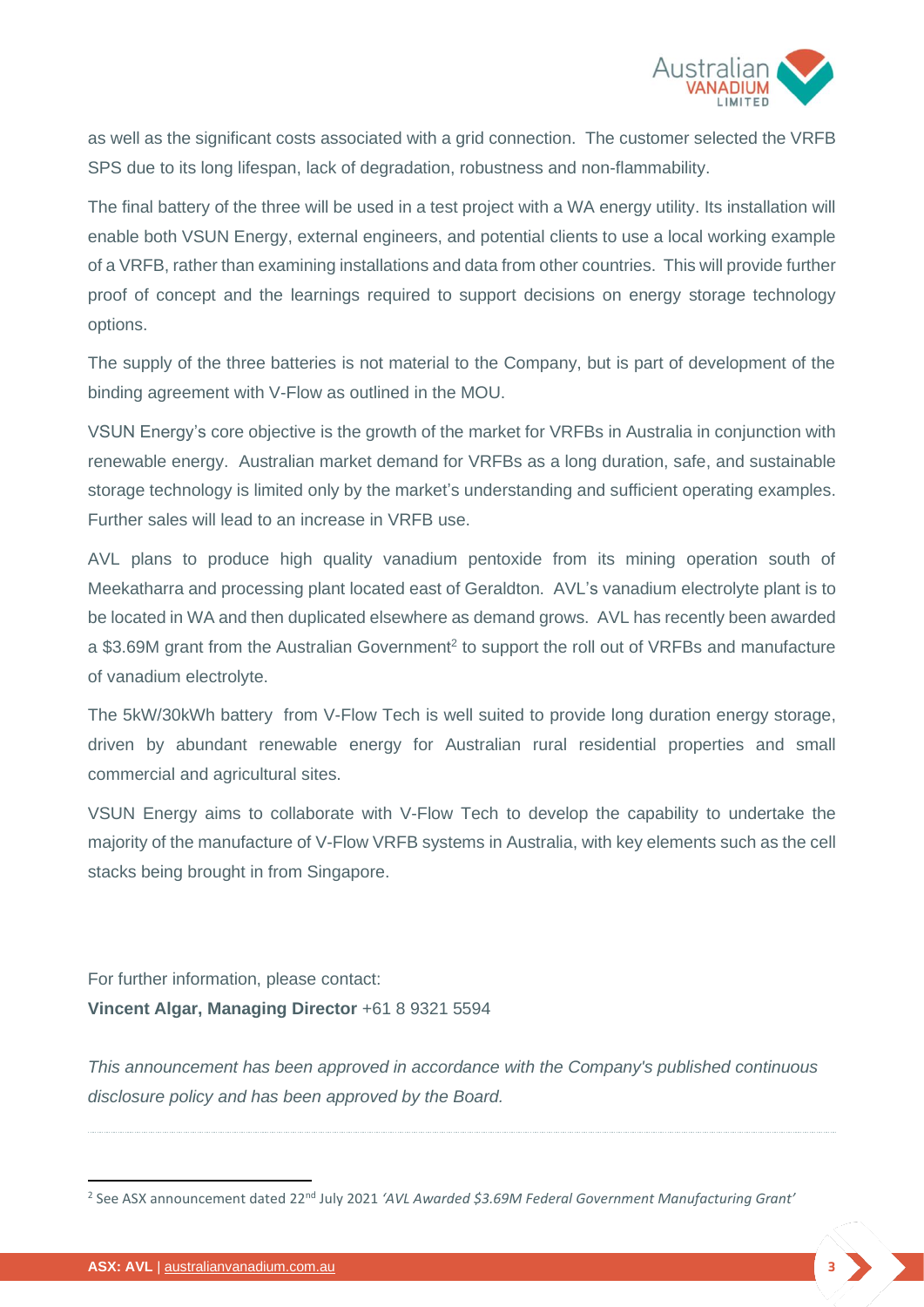

#### **ABOUT AUSTRALIAN VANADIUM LTD**

AVL is a resource company focused on vanadium, seeking to offer investors a unique exposure to all aspects of the vanadium value chain – from resource through to steel and energy storage opportunities. AVL is advancing the development of its world-class Australian Vanadium Project at Gabanintha. The Australian Vanadium Project is currently one of the highest-grade vanadium projects being advanced globally, with 208.2Mt at 0.74% vanadium pentoxide ( $V_2O_5$ ), containing a high-grade zone of 87.9Mt at 1.06%  $V_2O_5$ , reported in compliance with the JORC Code 2012 (see ASX announcement dated 4th March 2020 *'Total Vanadium Resource at the Australian Vanadium Project Rises to 208 Million Tonnes'* and ASX announcement dated 22nd December 2020 *'Technical and Financial PFS Update'*).

VSUN Energy is AVL's 100% owned subsidiary which is focused on developing the market for vanadium redox flow batteries for energy storage.

The Company confirms that it is not aware of any new information or data that materially affects the information included in the original market announcement and, in the case of estimates of Mineral Resources or Ore Reserves, that all material assumptions and technical parameters underpinning the estimates in the relevant market announcement continue to apply and have not materially changed. The Company confirms that the form and context in which the Competent Person's findings are presented have not been materially modified from the original market announcement.

#### **ABOUT V-FLOW TECH**

V-Flow Tech (VFT) is a spin-off from Nanyang Technology University in Singapore, capitalising on 7 years of research to address all the issues faced by flow batteries. The VFT vanadium redox flow battery outperforms in terms of round-trip efficiency, energy density and thermal window. VFT's storage solution has an expected life span of 25 years and is proven to be one of the safest and most environmentally friendly battery technologies. VFT's founders have deep experience in the renewable space, and vanadium redox flow technology in particular. VFT has packaged its unique technology into three product ranges: 1) 20-50kWh batteries for telecom towers or individual homes; 2) 100-250kWh batteries for commercial & industrial applications and micro-grids for remote communities; 3) larger utility-scale deployments to meet the growing need of energy storage.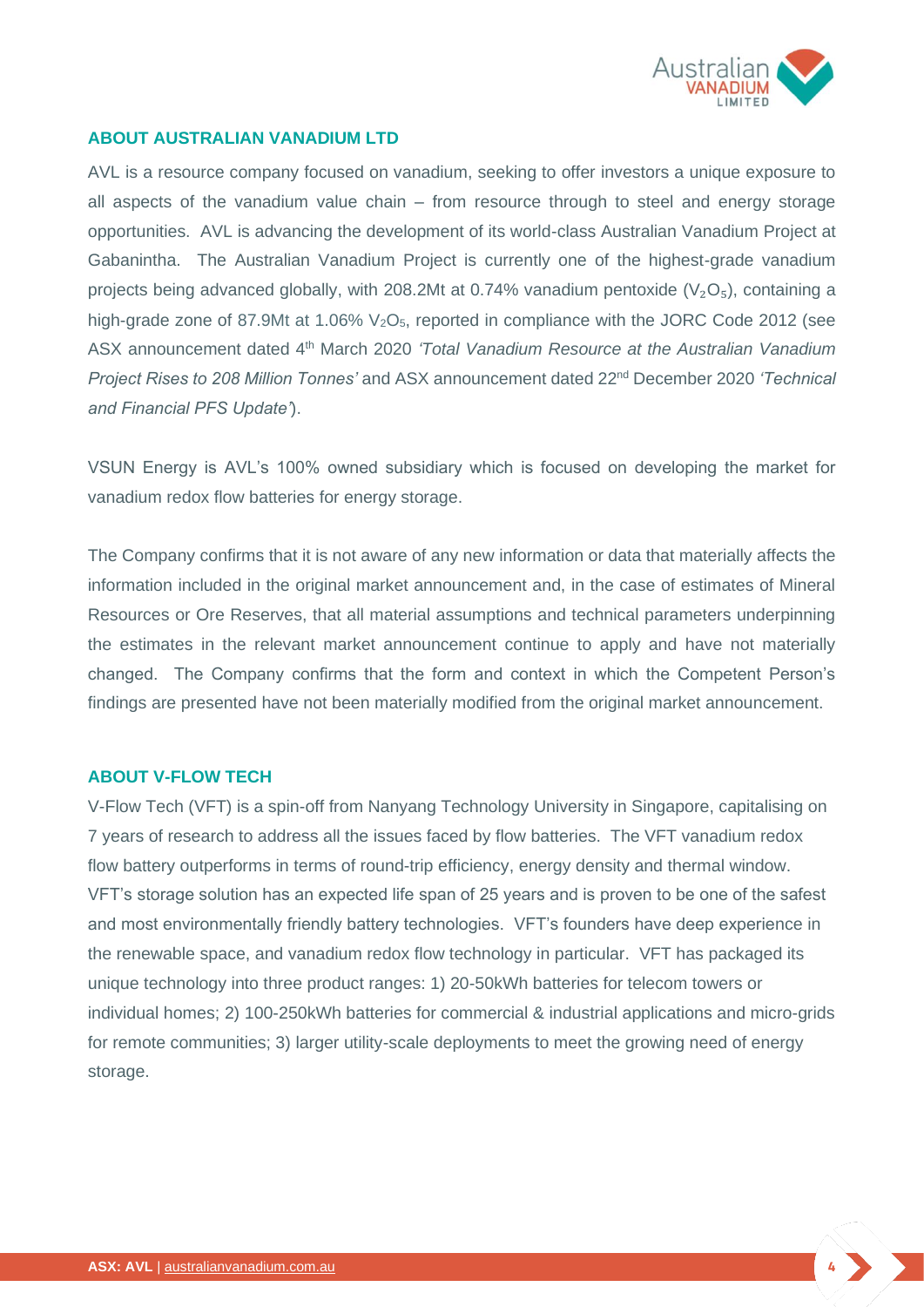

### **APPENDIX 1**

The Australian Vanadium Project – Mineral Resource estimate by domain and resource classification using a nominal  $0.4\%$   $V_2O_5$  wireframed cut-off for low-grade and nominal  $0.7\%$   $V_2O_5$  wireframed cutoff for high-grade (total numbers may not add up due to rounding).

| 2020 Feb      | <b>Category</b> | Mt    | $V_2O_5%$ | Fe % | $TiO2$ % | $SiO2$ % | $Al_2O_3$ % | LOI % |
|---------------|-----------------|-------|-----------|------|----------|----------|-------------|-------|
| <b>HG</b>     | Measured        | 10.1  | 1.14      | 43.9 | 13.0     | 9.2      | 7.5         | 3.7   |
|               | Indicated       | 25.1  | 1.10      | 45.4 | 12.5     | 8.5      | 6.5         | 2.9   |
|               | Inferred        | 52.7  | 1.04      | 44.6 | 11.9     | 9.4      | 6.9         | 3.3   |
|               | <b>Subtotal</b> | 87.9  | 1.06      | 44.7 | 12.2     | 9.2      | 6.8         | 3.2   |
| LG<br>$2 - 5$ | Indicated       | 44.5  | 0.51      | 25.0 | 6.8      | 27.4     | 17.0        | 7.9   |
|               | <b>Inferred</b> | 60.3  | 0.48      | 25.2 | 6.5      | 28.5     | 15.3        | 6.7   |
|               | <b>Subtotal</b> | 104.8 | 0.49      | 25.1 | 6.6      | 28.0     | 16.1        | 7.2   |
| <b>Trans</b>  | Inferred        | 15.6  | 0.65      | 28.4 | 7.7      | 24.9     | 15.4        | 7.9   |
| $6 - 8$       | <b>Subtotal</b> | 15.6  | 0.65      | 28.4 | 7.7      | 24.9     | 15.4        | 7.9   |
| <b>Total</b>  | Measured        | 10.1  | 1.14      | 43.9 | 13.0     | 9.2      | 7.5         | 3.7   |
|               | Indicated       | 69.6  | 0.72      | 32.4 | 8.9      | 20.6     | 13.2        | 6.1   |
|               | <b>Inferred</b> | 128.5 | 0.73      | 33.5 | 8.8      | 20.2     | 11.9        | 5.4   |
|               | <b>Subtotal</b> | 208.2 | 0.74      | 33.6 | 9.0      | 19.8     | 12.1        | 5.6   |

The Australian Vanadium Project - Ore Reserve Statement as at December 2020, at a cut-off grade of  $0.7\%$   $V_2O_5$ 

| <b>Ore Reserve</b> | Mt   | V <sub>2</sub> O <sub>5</sub> % | Fe <sub>2</sub> O <sub>3</sub> % | TiO <sub>2</sub> % | SiO <sub>2</sub> % | LOI% | V <sub>2</sub> O <sub>5</sub><br>production kt | <b>Ore Reserve</b>    | Mt    |
|--------------------|------|---------------------------------|----------------------------------|--------------------|--------------------|------|------------------------------------------------|-----------------------|-------|
| Proved             | 9.8  | 1.08                            | 59.9                             | 12.4               | 8.7                | 3.5  | 63.2                                           | Waste                 | 244.5 |
| Probable           | 22.4 | 1.04                            | 61.7                             | 11.8               | 8.3                | 2.8  | 158.9                                          | <b>Total Material</b> | 276.7 |
| <b>Total Ore</b>   | 32.1 | 1.05                            | 61.2                             | 12.0               | 8.4                | 3.0  | 222.1                                          | <b>Strip Ratio</b>    | 7.6   |

#### **COMPETENT PERSON STATEMENT — MINERAL RESOURCE ESTIMATION**

The information in this announcement that relates to Mineral Resources is based on and fairly represents information compiled by Mr Lauritz Barnes, (consultant with Trepanier Pty Ltd) and Mr Brian Davis (consultant with Geologica Pty Ltd). Mr Barnes and Mr Davis are both members of the Australasian Institute of Mining and Metallurgy (AusIMM) and the Australian Institute of Geoscientists (AIG). Both have sufficient experience of relevance to the styles of mineralisation and types of deposits under consideration, and to the activities undertaken to qualify as Competent Persons as